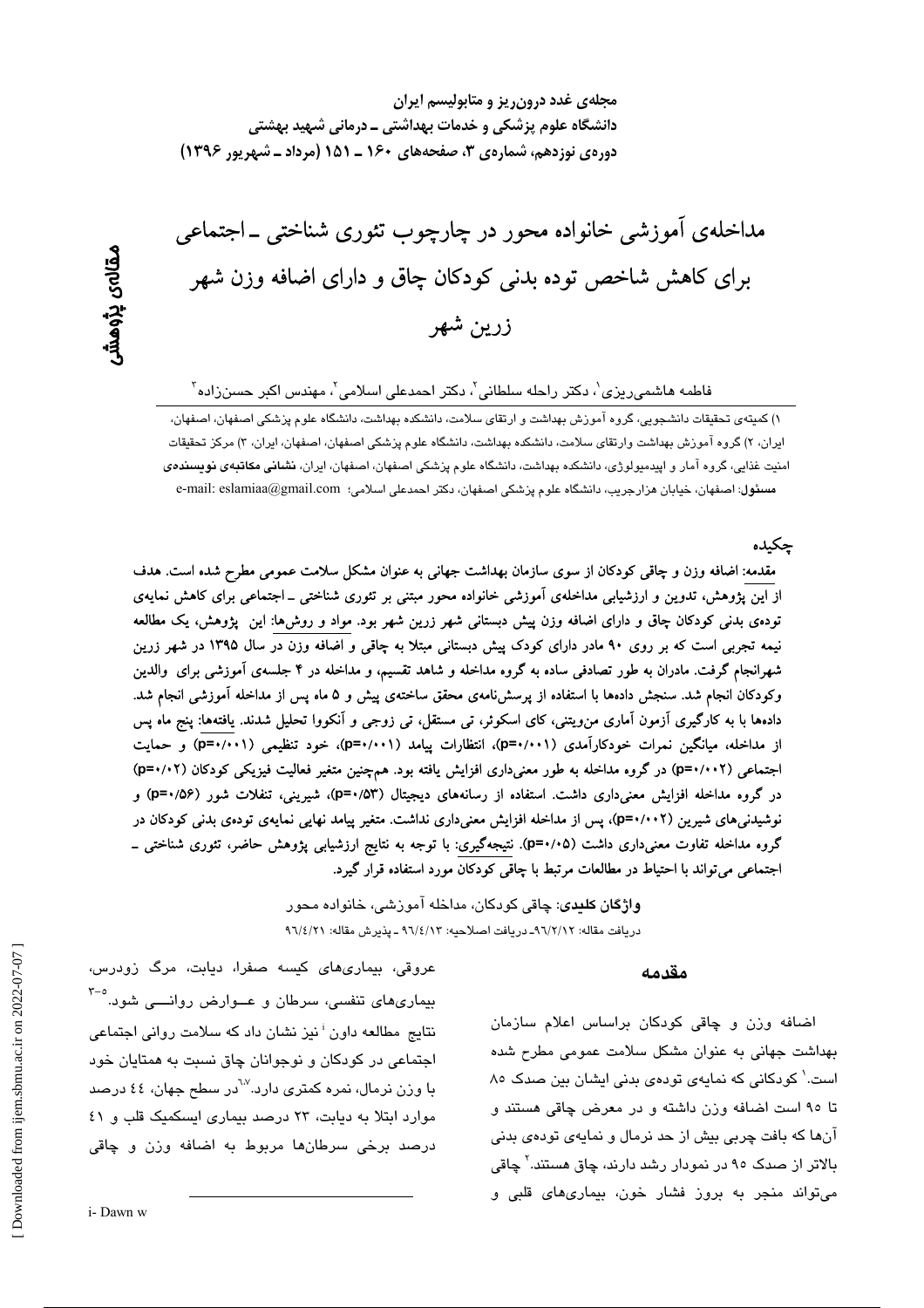هستند.<sup>۸.۸</sup> مطالعه آندروسل<sup>:</sup> نشان داده است که کودکان دارای اضافه وزن و چاقی شانس بیشتری برای ابتلا به سندرم تومور کاذب مغزی دارند. در این مطالعه مشخص شد که تنها ٦ درصد کاهش وزن، باعث کاهش شدید علائم بيماري مي شود.`

در بسیاری از کشورهای در حال توسعه، چاقی و سوءتغذیه در میان کودکان، مشکلات قابل توجهی هستند. `` براساس آمار به دست آمده از ۷۹ کشور در حال توسعه و تعدادی از کشورهای توسعه یافته، پیش از ۲۲ میلیون از کودکان زیر ۵ سال درجهان از اضافه وزن رنج میبرند.<sup>۹</sup> به طورکلی، روند چاقی کودکان در جهان درسال ۲۰۱۰، ٦/٧ درصد بوده است و پیشبینی می شود این مقدار در سال ٢٠٢٠ به ٩/١ درصد افزایش یابد. "درامریکا از هر ٥ کودک در سنین آغاز مدرسه، سه نفر از اضافه وزن و چاقی رنج مي برند. ٰ در ايران، شيوع اضافه وزن و چاقي در بدو ورود به دبستان ۱۷ درصد گزارش شده است و ایران به عنوان یکی از ۷ کشور با شیوع بالای چاقی کودکان معرفی شده است.''

در یک دستهبندی، علل چاقی به چهاردستهی توارث، محیط، عوامل روانشناختی و عوامل متابولیسمی تقسیم شدهاند. <sup>۱۸–۱۲</sup> ۱۸ ت

اجرای برنامه پیشگیری از چاقی در کودکان ٦ تا ١٢ سال بسيار مؤثر و كارآمد است، ولى بايد همه جنبهها ازجمله مدرسه، همکاری خانواده، فعالیت بدنی کودکان و …. در نظر گرفته شود. <sup>۱۹،۲</sup>′ تشخیص به موقع چاقی و آگا*هی* دادن به والدین ضروری به نظر میرسد. زیرا تغییر در شیوه زندگی و فعالیت فیزیکی کودکان به عهدهی والدین است.<sup>۷۷</sup> مطالعهی طاهری و همکارانش با هدف تعیین شیوع چاقی و اضافه وزن در کودکان و ارتباط آن با چاقی والدین در بیرجند انجام شد که نتایج نشان داد که آموزش خانوادهها برای اصلاح شیوهی زندگی اهمیت بسیاری دارد. <sup>۲۱</sup>

از جمله مهمترین تئوریهای تغییر رفتار در زمینه یادگیری که هم عوامل فردی و هم عوامل محیطی را در کنترل رفتار مؤثر میداند، تئوری شناخت اجتماعی" است که توسط باندورا " پایهگذاری شد. تئوری شناختی اجتماعی، عملکرد انسان را نتیجه تعامل مجموعه سه گانهی عوامل

i- Andrewsl

روان شناختی (شخصی)، محیط فیزیکی اجتماعی و رفتار میداند. از نظر باندورا خودکارآمدی بر انتظار نتیجه اثر میگذارد؛ به عبارت دیگر نتایجی که افراد پیش بینی میکنند، به قضاوتهایشان از توانایی انجام یک رفتار بستگی دارد.

# مواد و روشها

این پژوهش یک مطالعهی نیمه تجربی با گروه مداخله و مقایسهی تصادفی بود که گروه هدف آن مادران کودکان ٥ تا ٦ سال مراکز پیش دبستانی شهر زرین شهر در سال تحصیلی ۹۵-۹۶ بودند. معیارهای ورود به مطالعه، شامل رضایت مادر، داشتن فرزند مقطع پیش دبستانی با نمودار رشد بالای صدک ۸۵ سکونت در شهر زرین شهر، عدم ابتلا کودک به بیماری زمینهای خاص و عدم مصرف داروی خاص توسط کودک بود. معیارهای عدم ورود به این مطالعه عبارت بودند از: خانواده کودک در یک ماه آینده قصد تغییر محل سکونت خود را داشته باشند، پرسشنامه توسط مادر به صورت ناقص تکمیل شود، مادر به شرکت در مطالعه تمایلی نداشته یا در برنامه مداخلهای مشابه حضور داشته باشد و ابتلا کودک به هر گونه اختلال جسمی که مانع از انجام فعاليت فيزيكي شود.

روش نمونهگیری به روش آسان با اختصاص تصادفی ساده نمونهها، به گروه مداخله و مقایسه انجام شد و تعداد نمونه در این مطالعه همه کودکان چاق (بالای صدک ۹۵) و دارای اضافه وزن (از صدک ۸۵ تا ۹۵) مراکز پیش دبستانی شهر زرین شهر بودند که پس از فراخوان به مراکز پیش دستتانی، قد و ورزن همه کودکان اندازهگیری نمایهی تودهی بدنی " همه کودکان محاسبه شد و بر اساس نمودارهای سازمان بهداشت جهانی <sup>۷</sup> کودکان دارای اضافه وزن و چاق مشخص شدند و به صورت تصادفی به دو گروه مداخله (٤٤ نفر) و شاهد (٤٥ نفر) تقسیم شدند.

ابزار سنجش

ابزار سنجش در مطالعهی حاضر، پرسشنامهی محقق ساخته، شامل ٦٠ سؤال در زمينه اطلاعات دموگرافيک مرتبط با مطالعه، پرسش های مرتبط با سازههای تئوری شناختی اجتماعی و پرسشهای مرتبط با رفتارهای تغذیهای کو دک و خانواده يو د.

v-who

ii- Social cognitive theory

iii- Bandura

iv-BMI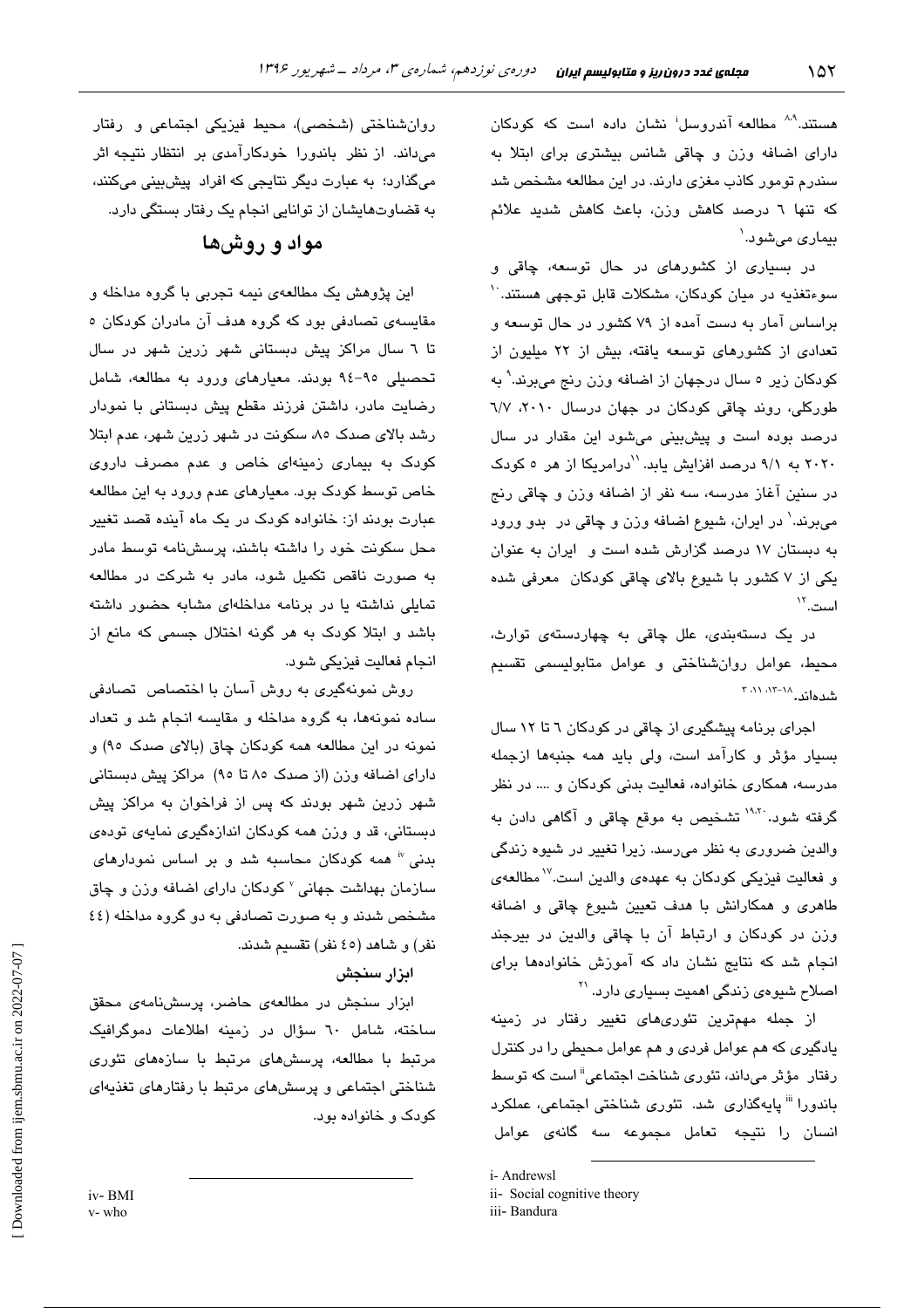$\sqrt{25}$ 

سنجش متغیرهای دموگرافیک با ١٢ سوال، شامل میزان تحصیلات پدر و مادر، وضعیت درآمد خانواده، امکانات زندگی، نوع مسکن، جنس کودک، وزن زمان تولد کودک، وزن فعلی کودک، قد فعلی کودک، نمایهی تودهی بدنی کودک، وزن مادر، قد مادر و نمایهی تودهی بدنی مادر بود. سنجش آگاهی مادران از چاقی کودک شامل ٦ سؤال بود که بر اساس بلی، خیر و نمیدانم طراحی شده بود؛ به ازای هر پاسخ صحیح یک امتیاز مثبت و به ازای هر پاسخ خیر و نمی دانم صفر تعلق میگرفت. ۹سؤال مربوط به سنجش حمایت اجتماعی بود که پاسخها بر حسب یک مقیاس لیکرت ٥ قسمتى تقسيمېندى شده بودند (هرگز=١ و هميشه=٥). خودکار آمدی با ۹ سوال مورد سنجش قرار گرفت که پاسخها در یک مقیاس لیکرت ٥ قسمتی از کاملا مطمئن نیستم تا کاملا مطمئن هستم تنظیم شده بود (نمره ۱ به کاملا مطمئن نيستم و نمره ٥ براي كاملا مطمئن هستم).

۷ سوال مربوط به سنجش انتظار پیامد بود که پاسخها در طيف خيلى موافقم (نمره ١) تا خيلى مخالفم (نمره ٥) تنظیم شده بود و ١٤ سؤال مربوط به سنجش خود تنظیمی مادران طرح شد که پاسخها در یک طیف ٥ قسمتی هرگز (نمره ۱) تا همیشه (نمره ٥) بود.

سنجش میزان فعالیت فیزیکی کودکان با ٦ سوال اندازهگیری شد که به پاسخهای کمتر از یک ساعت (نمره ۱) و بيشتر از ٤ ساعت (نمره ٥) تعلق ميگرفت.

به منظور تعیین روایی محتوا این پرسشنامه توسط ١٢ نفر پانل متخصصین آموزش شامل بهداشت و ارتقاء سلامت و متخصص تغذیه (دانشکده بهداشت دانشگاه علوم پزشکی اصفهان) بررسی و در نهایت با اعمال نظرات اصلاحی و پیشنهادی اساتید مذکور روایی پرسشنامه مورد تایید قرار گرفت. براساس نظر پانل متخصص شاخصهای روایی محتوا برای خودکارآمدی (ضریب نسبی روایی محتوا ۰۰/۷۱ شاخص روایی محتوا ۰/۸۱)، انتظارات پیامد (ضریب نسبی روایی محتوا ۰/۷٥، شاخص روایی محتوا ۰/۹۱)، و حمایت اجتماعی (ضریب نسبی روایی محتوا ۰۰/۷٦، شاخص روایی محتوا ٠/٨١) و خود تنظيمي (ضريب نسبي روايي محتوا ٠/٧٣، شاخص روايي محتوا ٠/٨٥)، رسانههاي ديجيتال (ضریب نسبی روایی محتوا ۰۰/۷۱ شاخص روایی محتوا ۰/۷۲) رفتارهای تغذیهای (ضریب نسبی روایی محتوا ۰۰/۷۱ شاخص روایی محتوا ۰/۸۲) نوشیدنیهای شیرین و تنقلات (ضریب نسبی روایی محتوا ۰/۹۱، شاخص روایی محتوا

٠/٨٣)، مصرف صبحانه (ضريب نسبي روايي محتوا ٨٧/٠، شاخص روایی محتو ۰/۹۱). به دست آمد و برای کل ابزار میانگین. ضریب نسبی روایی محتوا ۰/۷٦ و شاخص روایی محتوا ۰/۸۳ بود.

به منظور تعیین روایی صوری ابزار، پرسشنامه به ۳۰ نفر از مادران به منظور برطرف کردن سوءتفاهمهای احتمالی داده شد و آلفای کرونباخ برای کل ابزار ۰/۸۸ محاسبه شد. پرسشنامه پیش از مداخله و ٥ ماه پس از مداخله آموزشی توسط مادران در گروه شاهد و مورد به صورت خود گزارش،دھی تکمیل شد.

شاخص نمایهی تودهی بدنی با استفاده از فرمول: نمایه توده بدنی (کیلوگرم/متر مربع)= وزن (کیلوگرم)/قد (متر مربع) محاسبه شد.<sup>۲۲</sup> مطابق معیار کمیته*ی* تخصص*ی* سازمان بهداشت جهانی، شاخص نمایهی تودهی بدنی در كودكان به چهار گروه لاغر (كمتر از صدك ٥)، وزن طبيعي (صدک ٥ تا ٨٥)، اضافه وزن (صدک ٨٥ تا ٩٥) و چاق (صدک بیش از ۹۰) تقسیم میشود.<sup>۲۱</sup>

م**داخله آموزشی** در این پژوهش شناختی رفتاری به بررسی تأثیر بعضی از عوامل ادراکی مبتنی بر تئوری شناختی اجتماعی و رفتارهای تغذیهای کودک بر شیوع چاقی در کودکان پرداخته شد. با توجه به نقش مهم مادر در تغییر رفتارهای دانشآموزان، گروه هدف اصلی ما در این مطالعه مادران بودند. گامهای راهبردی برنامه عملیاتی این مطالعه به شرح زیر بود.

ارزیابی اولیه هماهنگیهای لازم با مسئولین اداره بهزیستی و آموزش و پرورش و شهرداری زرین شهر بود که با ارائهی مجوز کتبی از طرف دانشگاه به این ادارات انجام شد. معرفی نامه از اداره آموزش و پرورش و اداره بهزیستی دریافت و در اختیار مسئولین مراکز پیش دبستانی قرارگرفت و فراخوان اندازهگیری قد و وزن کودکان در مراکز پیش دبستانی انجام، نمایهی تودهی بدنی محاسبه و کودکان دارای اضافه وزن و چاق مشخص شدند. کودکان به دو گروه مداخله و شاهد به صورت تصادفی تخصیص یافتند و در مرحله دوم پیش آزمون در مورد مادران، در گروه مداخله و شاهد انجام شد. تحلیل دادههای به دست آمده از ابزار پیش آزمون انجام و محتوای آموزشی بر اساس نتایج به دست آمده از پیش آزمون و نیاز گروه هدف و مطالعه متون مرتبط تهیه شد و چهار جلسهی آموزشی برای مادران برگزار شد. جلسه اول شامل سخنرانی و پرسش و پاسخ در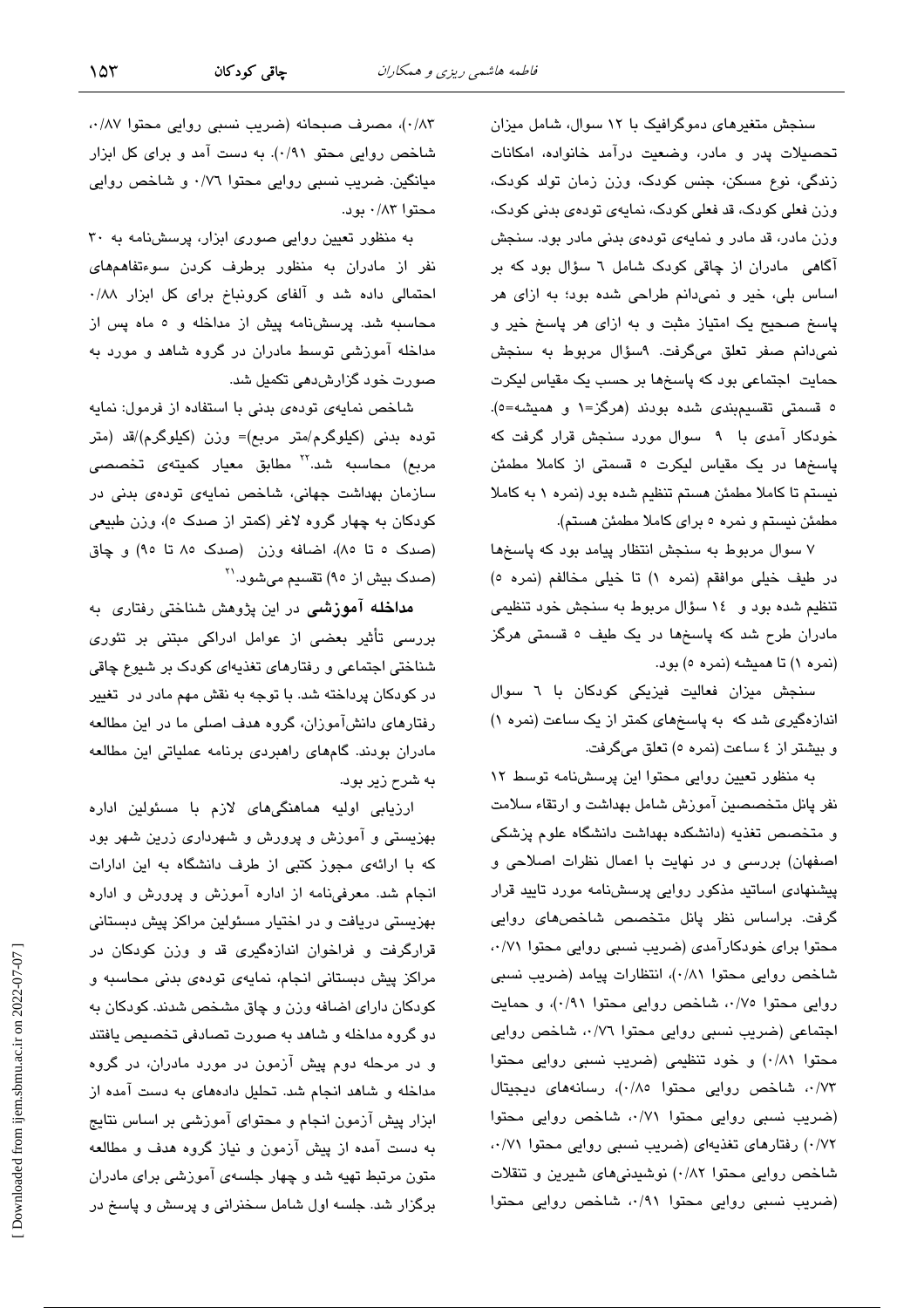خصوص چاقی و اضافه وزن در کودکان و شیوع آن در ایران و جهان بود. جلسهی دوم در خصوص نحوهی کنترل چاقی و لزوم حمایت همه افراد خانواده و همچنین عوارض ناشمی از چاقی شامل بیماریهای قلبی، فشار خون وعوارض روانی چاقی در کودکان مورد بحث و بررسی قرار گرفت، جلسه سوم در خصوص تغذیهی صحیح در نوآموزان و مواد غذایی و نوشیدنیهای مناسب ایشان و فعالیت فیزیکی در نوآموزان مورد بحث و بررسی قرار گرفت. جلسهی چهارم در خصوص رسانههای دیجیتال مورد استفاده در کودکان و مدیریت زمان استفاده از این ابزار توسط مادران مورد بحث قرار گرفت. لازم به ذکر است در همهی جلسات آموزشی اسلایدهای متناسب با موضوع آن جلسه نمایش داده شد. در تمام جلسات آموزشی، محتوای آموزشی با سازههای مدل شناختی اجتماعی مرتبط و نشان دهنده مفاهیم سازهها بودند. به علاوه، روش تدریس در هر جلسه متناسب با استراتژیهای هر سازه در نظر گرفته شده بود. در مورد کودکان نیز در کلیهی مراکز پیش دبستانی با حضور در كلاس نوآموزان، آموزشهايى با هدف افزايش فعاليت فیزیکی و کاهش زمان استفاده از رسانههای دیجیتال برای کودک با استفاده از رابطه مربیان و کودکان ارائه شد.

راهبردهای افزایش خودکار آمدی به این شکل به کار گرفته شد که اهداف بزرگ ما از مجموعه به هم پیوستهای از اهداف كوچكاتر تشكيل شده است. كسب موفقيت بيشتر و بهتر در دستیابی به اهداف پیچیده نهایی، منوط به کسب خودکارآمدی است. هدف نهایی در این مطالعه کاهش نمایهی تودهی بدنی کودکان از طریق افزایش خودکار آمدی مادران بود که اهداف جزییتر تشکیلدهنده آن شامل موارد ذیل اند:

انجام فعالیت بدنی توسط مادران به عنوان الگوی اول برای کودک، برنامهریزی برای فعالیت بدنی کودکان توسط مادران، حذف فست فود از رژیم غذایی کودکان توسط مادران، مدیریت زمان استفاده کودک از رسانههای دیجیتال توسط مادران، مدیریت میـــزان استفاده کودک از نوشیدنیهای شیرین توسط مادران و مدیریت زمان مناسب تغذيه كودكان توسط مادران.

دستیابی به هر یک از این اهداف کوچکتر باعث خودکارآمدی مادران شد و تشویق مادر برای دستیابی به حتی یک مورد از اهداف تعیین شده، تقویـــتکننده خودکارآمدی مادر است. در عین حال در هر بخش لازم بود به محدودیتهای خانوادهها توجه شود که این محدودیتها

اهداف را دست نیافتنی جلوه ندهند. پس از دستیابی به هر یک از اهداف جزئی تعیین شده، مادر توانست خود را به صورت كلامي تشويق كند و اين عمل تأثير فوقالعادهاي در ارتقاء خودکارآمدی داشت. از مادر خواسته شد تا فهرستی از مشکلاتی که سر راه اهداف تعیین شده وجود دارد و راهکارهای رفع این موانع تهیه و به تدریج در جهت برطرف کردن آن بپردازد. با توجه به اثر الگو برداری مثبت در ارتقاء خودکارآمدی مادر، معرفی کسانی که در جمع مادران، تجارب موفقی در این زمینه داشتند، در ارتقاء خود کار آمدی مادران مؤثر بودند.

انتظارات پیامد مثبت یا منفی در مادران میتواند عملکرد کودکان را تحت تأثیر قرار دهد. اگر مادران اعتقادی نسبت به آثار منفی و عوارض چاقی کودکان نداشته باشند، به این ترتیب هیچ اقدامی در جهت کاهش نمایهی تودهی بدنی کودک انجام نمی شود. اما اگر انتظارات پیامد مادر در مورد چاقی کودکان به سمت انتظارات مثبت تغییر مسیر یابد، برقراری روابط متقابل با کودک در زمینه اصلاح رفتارهای غلط او و نیز دریافت بازخورد از طرف کودک در خصوص تغییر عادات و رفتارهای غلط، و نیز تغییرات درونی در مادران و اصلاح شيوه زندگي، در جهت مثبت تغيير مسير داده شود. در جلسات آموزشی از مادران خواسته شد تا ضمن بررسی عملکرد گذشته انتظارات خود را در ایجاد شرایط جدید در سبک زندگی خود و فرزندشان بیان کنند ودر جهت دستیابی په آن چرکت کنند.

استفاده از روش یادگیری مشارکتی در کلاس آموزشی و اجرای اصول یادگیری مشارکتی، شامل آموزش فعالیت گروهی مشترک و تقویت گروهی عملکرد باعث شد تا انتظارات مادران به سمت انتظارات مثبت تغییر مسیر دهند.

آموزش خود تنظیمی در مادران در این مطالعه از طریق مهارت حل مسئله انجام شد. حل مسئله عبارت است از: هر گونه فعالیت هدف گرایی که هدف آن تبدیل حالت اولیه به حالت مطلوب در یک مسئله باشد. آموختن مهارتهای خود تنظیمی زمینهساز کسب موفقیت مادران در کاهش نمایهی تودهی بدنی کودکان است. مادران باید رفتارهای خود را كنترل كنند و يا به عبارتي خود تنظيم باشند. مطابق نظريهي شناختی اجتماعی رشد خود تنظیمی به عوامل شخصی محیطی و رفتاری که به طور جداگانه اما مرتبط با یکدیگر عمل میکنند وابسته است و تنها از طریق شخص انجام نمی شود، بلکه محیط و عوامل رفتاری نیز مؤثر هستند.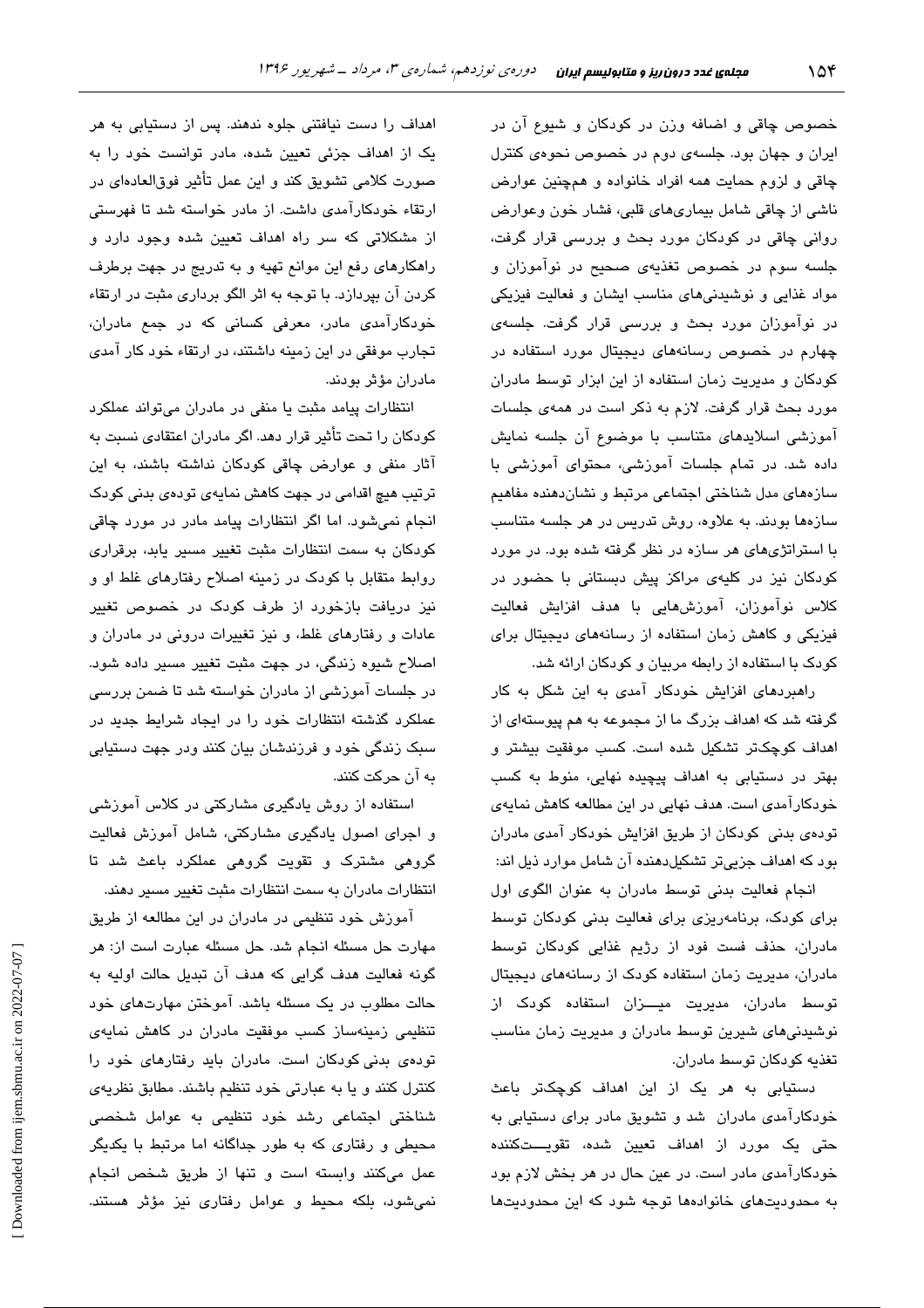یادگیری خود تنظیمی زمانی به وجود میآید که، فرد بتواند فرآیند شخصی را برای راهبردهای رفتاری و محیط یادگیری به کار گیرد. در نظریه شناختی اجتماعی چهار خرده فرآیند برای پادگیری خودتنظیمی مطرح میشود که شامل؛ هدف گزینی، خود مشاهدهگری، خود قضاوتی و خود واکنشی است. وقتی هدف گزینی در مادران تقویت میشود، سه خرده فرایند دیگر خود تنظیمی جداگانه عمل نمیکنند، بلکه در خدمت اهداف تحت پیگیری به صورت متقابل با یکدیگر تعامل مے کنند. خود مشاهدهگری په مادر فرصت مے،دهد تا در پاید که آیا اهداف به دست آمده است یا خیر و چه چیزی تا کنون انجام نشده است. خود قضاوتی به عنوان یک نقطه ارجاع برای اینکه پیشرفت به سمت اهداف ادامه می یابد یا نه عمل میکند و همچنین خود واکنشی نیز برای اقدامات فرد برای دستیابی به اهداف تعیین شده نقش مهمی ایفا میکند. برای مادران سؤالاتی طراحی گردید که در آن به سه جنبه شخصی رفتاری و محیطی توجه شد.

## تحلىل دادهها

تحلیل دادههای به دست آمده با نرمافزار ۲۰SPSS و در سطح معنیداری کمتر از ۰/۰۰ و آزمونهای آماری من-ویتنی (برای تعیین اختلاف چند متغیر در دو گروه مستقل). کای اسکوئر (برای سنجش متغیرهای کیفی در دو گروه مداخله و شاهد)، t مستقل (برای مقایسه چند متغیر در یک گروه)، t زوجی (برای سنجش اختلاف میانگین متغیرهای

کمی پیش و پس از آموزش) و آنکووا (برای سنجش اختلاف میانگین متغیرهای کمی در چند گروه) مورد تحلیل و مقایسه قرار گرفت. وزن کودکان در آغاز نمونهگیری و بدون کفش و با حداقل لباس ممکن به وسیله ترازوی دیجیتالی سکا ساخت کشور آلمان، با دقت ۰/۱ کیلوگرم اندازهگیری و ترازو در حين کار با وزنه شاهد مورد سنجش قرار میگرفت. قد کودکان نیز به صورت ایستاده بدون کفش به صورتی که پس سر، شانهها و باسن و پشت پاشنه به قدسنج چسبیده باشد، با استفاده از صفحهٔ افقی قدسنج و نوارفلزی مدرج با دقت ۰/۱ سانتی متر اندازهگیری شد.

برای رعایت موازین اخلاقی از کلیه نمونههای مورد پژوهش رضایتنامه کتبی جهت ورود به مطالعه اخذ، اهداف پژوهش برای مادران بیان شد و ایشان با آگاهی و رضایت وارد مطالعــــه شدند. پژوهـــش حاضـــــر در کمیتــــه اخـــلاق دانشگـــاه عـــلـــوم یزشــکـــی اصفهـــان با كــــــد "IR.MUI.REC.1394.3.314" مورد تصويب قرار گر فته است.

#### بافتهها

آزمون من-ویتنی نشان داد که سطح تحصیلات مادران (P=۰/٥٣)، پدران (P=۰/٦٣) و وضعیت درآمد خانواده (P=۰/٤٦) بین دو گروه تفاوت معنیدار نداشتند. (جدول ۱)

| جدول ۱– توزیع فراوانی ویژگیهای زمینهای در دو گروه مداخله و شاهد |  |
|-----------------------------------------------------------------|--|
|-----------------------------------------------------------------|--|

|                              | گروه کنترل                  |               | گروه مداخله                    |                   |            |              |
|------------------------------|-----------------------------|---------------|--------------------------------|-------------------|------------|--------------|
| مقدار P                      | درصد                        | تعداد         | درصد                           | تعداد             |            | متغير        |
|                              | $V/\sqrt{2}$                | $\tau\tau$    | $\Lambda \xi/\xi$              | ٣٨                | ديپلم      |              |
| $\cdot/\circ \mathbf{r}$     | ۱۹                          | $\wedge$      | $\frac{1}{2}$                  | $\circ$           | ليسانس     | تحصيلات مادر |
|                              | $\frac{1}{2}$               |               | 2/5                            | ۲                 | فوق ليسانس |              |
|                              | $\Lambda$ Y/0               | $\tau\tau$    | $\Lambda$ $\sqrt{2}$           | ٣٨                | ديپلم      | تحصيلات پدر  |
| $\cdot/\mathfrak{r}$         | $V/\circ$                   | $\vee$        | 17/7                           | ٦                 | ليسانس     |              |
|                              | $\circ \mathcal{N}/\Lambda$ | $Y \circ$     | 00/7                           | $\mathbf{y}$      | دختر       | جنس كودكانان |
| $\cdot / \mathfrak{g} \cdot$ | $\S 7/7$                    | ۱۹            | 25/2                           | $\mathsf{r}\cdot$ | پسر        |              |
|                              | $\frac{1}{2}$               |               | 2/5                            | ۲                 | بسيار ضعيف |              |
| $\cdot/21$                   | $Y/\lambda$                 | $\lambda$     | $\Upsilon\Upsilon/\Upsilon$    | ١.                | ضعيف       |              |
|                              | 0.2/1                       | $\tau\tau$    | $01/\Upsilon$                  | $\tau\tau$        | خوب        | وضعيت درآمد  |
|                              | $\frac{1}{2}$               | $\mathcal{T}$ | $\Upsilon \Upsilon / \Upsilon$ | ١.                | نسبتا خوب  |              |

آزمون تی مستقل نشان داد که پیش از مداخله آموزشی بین دو گروه به لحاظ متغیرهای واسط ادراکی (خودکارآمدی، خودتنظیمی، حمایت اجتماعی، انتظار پیامد)

تفاوت معنى دارى وجود نداشت. پنج ماه پس از مداخلات آموزشی، نتایج آزمون تی جفت بین دو گروه نشان داد که تقاوت درون گروهی بین متغیرهای واسط ادراکی معنیدار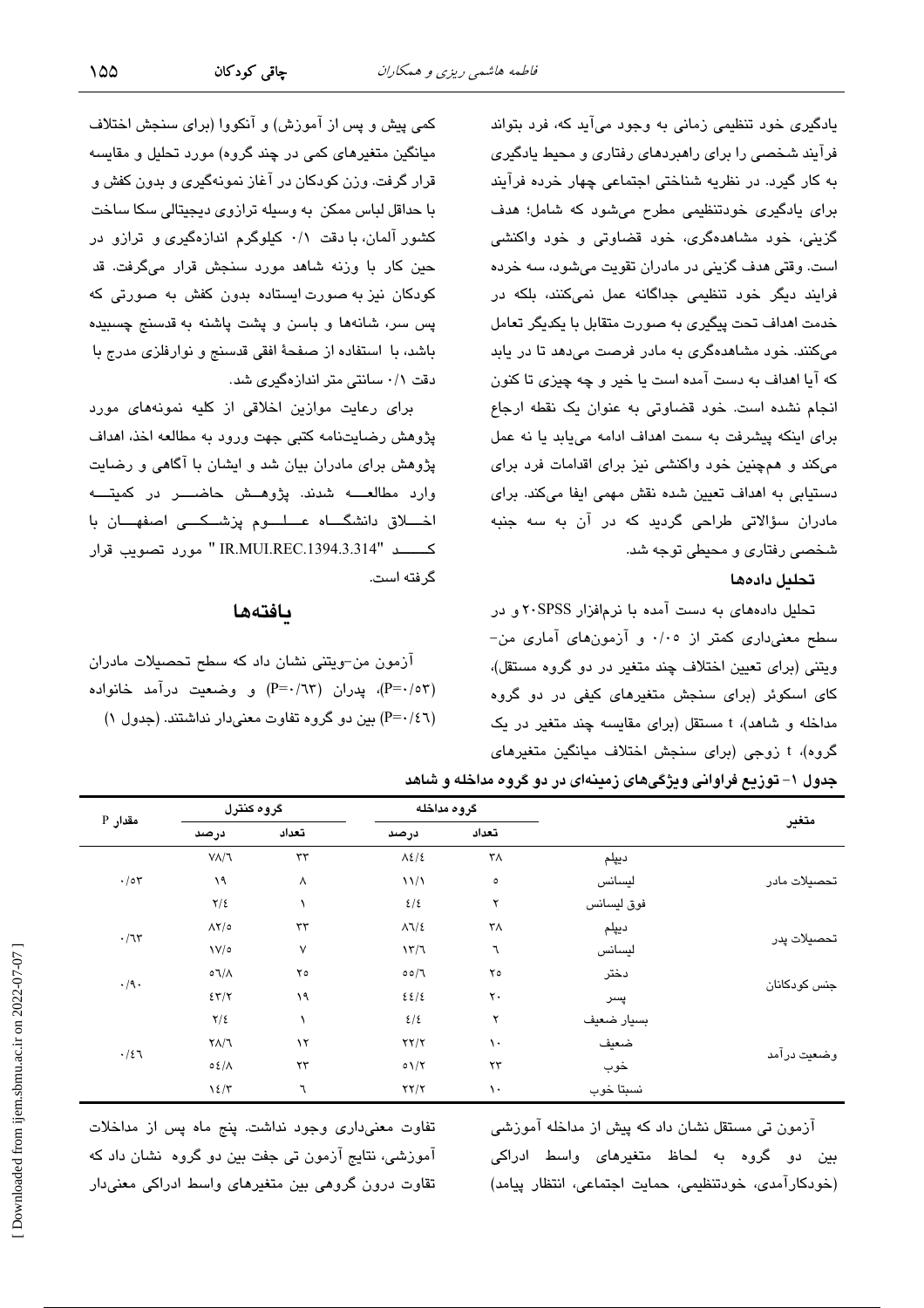است. در پایان، تحلیل آنکوا نشان داد که با کنترل نمرات پیش آزمون میانگین نمرات متغیرهای واسط ادراکی در گروه جدول ۲– مقایسه میانگین نمرات سازههای تئوری شناختی اجتماعی در دو گروه مداخله و شاهد

مداخله (مادران) به صورت معنى دارى نسبت به گروه مفايسه بهبود معنى دارى نشان داد (جدول ٢).

| مقدار * p                             | ميانگين ±انحراف معيار                                               |                                                                         |                      | سازمها              |
|---------------------------------------|---------------------------------------------------------------------|-------------------------------------------------------------------------|----------------------|---------------------|
|                                       | پس از مداخله                                                        | پیش از مداخله                                                           | گروه                 |                     |
| $\langle \cdot   \cdot \cdot \rangle$ | $\Gamma$ 9/07±2/17                                                  | $\gamma\gamma/\gamma\gamma\pm o/\gamma$                                 | مداخله               | خودکار آمد <i>ی</i> |
| $\cdot/\cdot\setminus\cdot$           | $T1/T\Lambda \pm 1/4$                                               | $Y\S/ Y\Lambda \pm o/o$                                                 | شاهد                 |                     |
|                                       | $\langle \cdot   \cdot \cdot \rangle$                               | $\cdot$ /lv                                                             | $\mathbf{P}^\dagger$ |                     |
| $\langle \cdot   \cdot \cdot \rangle$ | $\mathbf{r} \cdot \mathbf{r} \cdot \pm \mathbf{r} \cdot \mathbf{r}$ | $\gamma\gamma/\delta\pm\epsilon/\gamma\gamma$                           | مداخله               | انتظار پيامد        |
| $\cdot/\cdot\cdot$ $\mathsf{Y}$       | $Y\Lambda/\xi$ $\pm$ $\S$ / $YY$                                    | $Y1/\epsilon$ o $\pm \epsilon/VT$                                       | شاهد                 |                     |
|                                       | $\cdot/\cdot$ TV                                                    | .470                                                                    | $\mathbf{P}^\dagger$ |                     |
| $\langle \cdot   \cdot \cdot \rangle$ | $00/72 \pm 1.79$                                                    | $\S$ $\Upsilon$ / $\Upsilon$ $\pm$ $\Upsilon$ $\cdot$ / $\circ$ $\cdot$ | مداخله               | خود تنظیمی          |
| $\langle \cdot   \cdots \rangle$      | $\frac{2V}{\circ V(\pm 1)/1}$                                       | $27/2$ $\pm$ 9/-7                                                       | شاهد                 |                     |
|                                       | $\langle \cdot   \cdot \cdot \rangle$                               | $\cdot$ /00{                                                            | $\mathbf{P}^\dagger$ |                     |
| $\cdot/\cdot\cdot$                    | $\Upsilon V/\circ \Upsilon \pm o/\epsilon \epsilon$                 | $\tau\tau/\cdot q \pm o/q\epsilon$                                      | مداخله               | حمايت اجتماعى       |
| $\cdot/\cdot\setminus\cdot$           | $\tau\tau/\tau\cdot\pm\mathsf{V}/\tau\tau$                          | $\Upsilon\Upsilon/\cdot\epsilon\pm\Upsilon/\Upsilon$ .                  | شاهد                 |                     |
|                                       | $\cdot/\cdot\cdot$                                                  | $\cdot$ /119                                                            | $\mathbf{P}^\dagger$ |                     |

\* نتيجه آزمون تي زوجي براي مقايسه قبل و بعد، † نتيجه آزمون تي مستقل براي مقايسه گروه مداخله و شاهد

آزمون تی مستقل نشان داد که پیش از مداخلهی آموزشی بین دو گروه به لحاظ متغیرهای واسط رفتاری تفاوت معنى دارى وجود نداشت. ينج ماه پس از مداخلات آموزشی آزمون t زوجی نشان داد که در گروه مداخله میانگین نمرات فعالیت فیزیکی (P<۰/۰۰۱)، مصرف نوشیدنی  $(P = \cdot / \cdot \circ)$  شیرین (۲۰۰۱/ -P) و مصرف شیرینی جات توسط کودکان پس از مداخله به طور معنیداری بیشتر از

پیش از مداخله بودند اما نمرات زمان استفاده از رسانههای دیجیتال (P=٠/٥٨) و مصرف تنقلات (P=٠/١٥) بین دو زمان تفاوت معنیدار نداشتند. در پایان تحلیل آنکوا نشان داد که با کنترل نمرات پیش آزمون میانگین نمرات فعالیت فیزیکی معنیدار است اما استفاده از رسانههای دیجیتال و شيريني جات در گروه مداخله نسبت به گروه مقايسه بهبود معنی،داری را نشان نداد (جدول ۲).

| جدول ۳- مقايسه ميانگين نمرات رفتارهاي مختلف مربوط به كودكان قبل و بعد از مداخله اموزشي در دو گروه مداخله و شاهد |
|-----------------------------------------------------------------------------------------------------------------|
|-----------------------------------------------------------------------------------------------------------------|

|                                |                      | ميانكين لخانحراف معيار                                 |                                                                                                       | مقدار ً p                             |
|--------------------------------|----------------------|--------------------------------------------------------|-------------------------------------------------------------------------------------------------------|---------------------------------------|
| سازەھا                         | گروه                 | پیش از مداخله                                          | پس از مداخله (۵ ماه)                                                                                  |                                       |
| فعالیت فیزیکی کودکان           | مداخله               | $9/7\pm3/4$                                            | $\Lambda/V \pm \Upsilon \Upsilon / \Upsilon$                                                          | $\langle \cdot   \cdot \cdot \rangle$ |
|                                | شاهد                 | $\tau\tau/2\pm\tau\cdot/\tau$                          | $17/2 \pm 19/4$                                                                                       | $\cdot/\Lambda$ ۹٥                    |
|                                | $\mathbf{P}^\dagger$ | $\cdot/\Lambda$ ۹٥                                     | $\cdot/\cdot\setminus\cdot$                                                                           |                                       |
| زمان استفاده از رسانههای       | مداخله               | $19/7 \pm 79/7$                                        | $17/2 \pm 7.7$                                                                                        | .70A7                                 |
| ديجيتال توسط كودكان            | شاهد                 | $Y/\lambda \pm Y \cdot /V$                             | $Y \cdot / 9 \pm Y 9 / 0$                                                                             | $\cdot$ / $\vee\tau\tau$              |
|                                | $P^{\dagger}$        | $\cdot$ / $\circ$ AY                                   | $\cdot$ /۲۷۸                                                                                          |                                       |
| مصرف نوشیدنی شیرین توسط کودکان | مداخله               | $\Lambda/\Upsilon \pm V\Lambda/9$                      | $\frac{1}{2}$ / $\frac{1}{2}$                                                                         | $\langle \cdot   \cdot \cdot \rangle$ |
|                                | شاهد                 | $Y \cdot / \xi \pm \Lambda \cdot / V$                  | $\frac{1}{\ell}$ $\frac{1}{\ell}$ $\frac{1}{\ell}$ $\frac{1}{\ell}$ $\frac{1}{\ell}$ $\frac{1}{\ell}$ | $\cdot/\xi \cdot$                     |
|                                | $\mathbf{P}^\dagger$ | .42.7                                                  | $\cdot/\cdot \setminus \cdot$                                                                         |                                       |
| مصرف تنقلات توسط كودكان        | مداخله               | $\Upsilon \Upsilon / \Upsilon \pm \Upsilon$            | $\frac{1}{\sqrt{2}}\frac{1}{\sqrt{2}}$                                                                | $\cdot/\rho$                          |
|                                | شاهد                 | $\Upsilon \Upsilon / \Upsilon \pm \Upsilon / \Upsilon$ | $19/2 \pm 72/9$                                                                                       | .7170                                 |
|                                | $P^{\dagger}$        | .70A                                                   | $\cdot$ /٣٧٦                                                                                          |                                       |
| مصرف شیرینے جات توسط کودکان    | مداخله               | <b>IV/Y±Vo/A</b>                                       | $Y \setminus Y \pm \lambda / Y$                                                                       | $\cdot/170$                           |
|                                | شاهد                 | $\lambda \pm V \xi / \lambda$                          | $19/4 \pm V_0/Y$                                                                                      | $\cdot$ / $\vee\tau$                  |
|                                | $P^{\dagger}$        |                                                        | $\cdot/\circ \wedge$                                                                                  |                                       |

\* نتیجه آزمون تی زوجی برای مقایسه قبل و بعد، † نتیجه آزمون تی مستقل برای مقایسه گروه مداخله و شاهد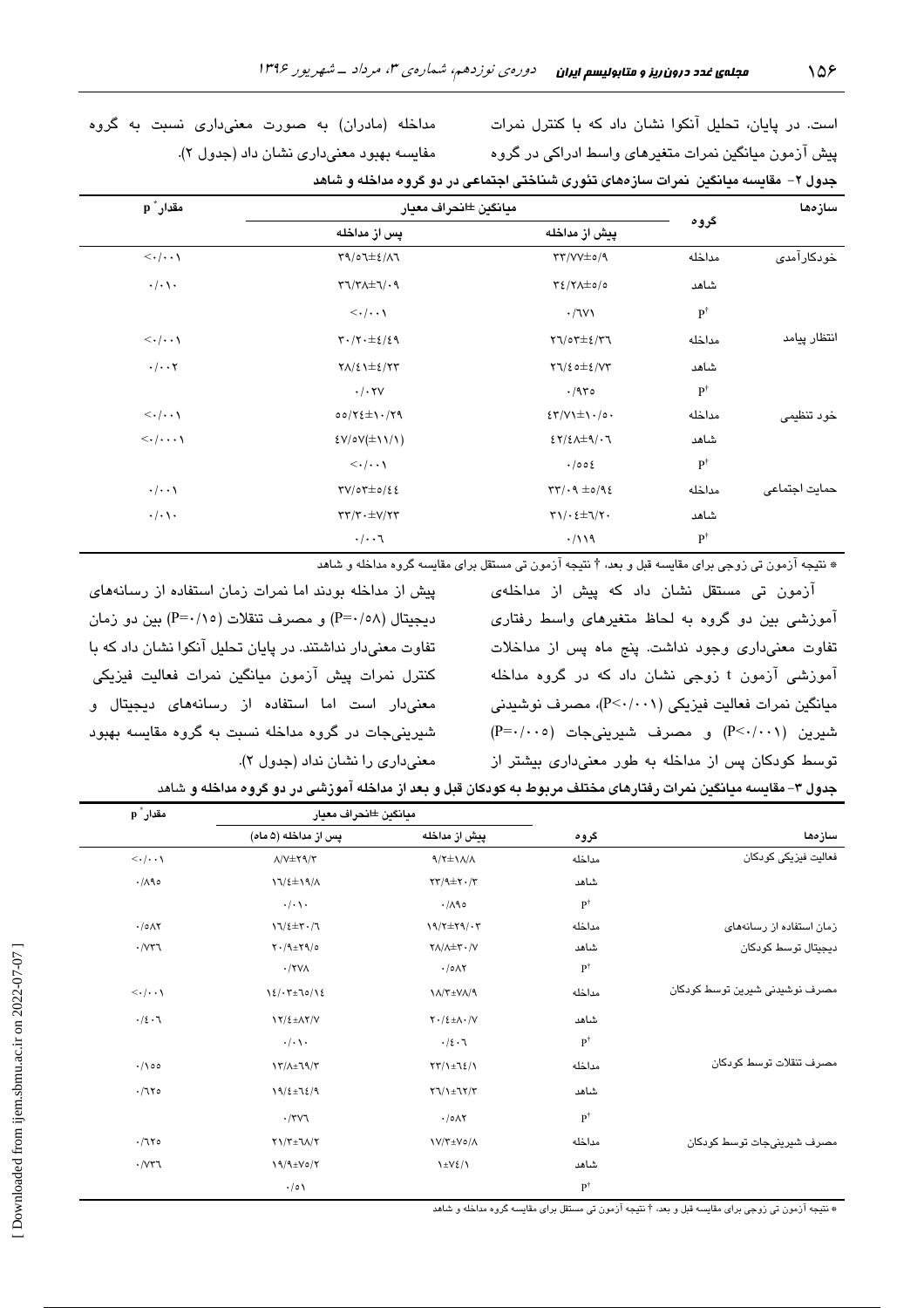آزمون t مستقل نشان داد که میانگین وزن هنگام تولد (P=۰/۲۰)، وزن کودکان پیش از مداخله (P=۰/٤۲)، قد کودکان پیش از مداخله (P=۰/۱٦)، نمایهی تودهی بدنی کودکان پیش از مداخله (P=۰/۹۰) و قد کودکان پس از مداخله (P=۰/۱۵) بین دو گروه اختلاف معنیدار نداشتند، اما وزن کودکان پس از مداخله (P=۰/۰۰۱) و نمایهی تودهی بدنی کودکان پس از مداخله (P=۰/۰۰۱) در گروه مداخله به طور معنی *داری* کمتر از گروه شاهد بود. همچنین میانگین

تغییرات نمایهی تودهی بدنی کودکان پس از مداخله نسبت به پیش از مداخله (P=۰/۰۰۷) و تغییرات وزن کودکان پس از مداخله نسبت به پیش از مداخله (P=٠/٠٠٢) بین دو گروه اختلاف معنیدار داشتند، به گونهای که در گروه مداخله شاهد کاهش و در گروه شاهد، شاهد افزایش وزن و نمایهی توبادی بدنی کوباکان بوبایم. (جدول ٤)

جدول ۴– مقایسهی شاخص چاقی و اضافه وزن در کودکان در گروه مداخله و شاهد

| مقدار P                         | گروه شاهد               |                    | گروه مداخله             |                        |                                                      |
|---------------------------------|-------------------------|--------------------|-------------------------|------------------------|------------------------------------------------------|
|                                 | انحراف معيار            | ميانكين            | انحراف معيار<br>ميانگين |                        | متغير                                                |
| $\cdot/\tau$ .                  | $\cdot / \sqrt{2}$      | $\tau/\tau$ ٤      | $\cdot$ /0٣             | $\Upsilon/\Upsilon$    | وزن هنگام تولد (کیلوگرم)                             |
| $\cdot/2$ ٢                     | $\tau/\tau\tau$         | Y0/YE              | $T/\xi$                 | $Y\S$ / $\wedge$ .     | وزن كودكان قبل از مداخله (كيلوگرم)                   |
| $\cdot/\gamma$                  | ٩                       | $\lambda \tau$     | $\Lambda/\Lambda$       | 11.152                 | قد کودکان قبل از مداخله (سانتیمتر)                   |
| $\cdot$ /90                     | 1/19                    | 19/·7              | $Y/\epsilon$ 0          | $1/\sqrt{15}$          | نمایهی تودهی بدنی کودکان پیش از مداخله               |
| $\cdot/\cdot\cdot$              | $\mathbf{r}/\mathbf{r}$ | $Y \mathcal{U}$ 00 | $Y/\Lambda$ 9           | $Y\S/1\Lambda$         | وزن کودکان پس از مداخله (کیلوگرم)                    |
| $\cdot/\rho$                    | ٩                       | ۱۲۱                | $9/\tau$ .              | 111/17                 | قد کودکان پس از مداخله (سانتیمتر)                    |
| $\cdot/\cdot\cdot$              | $\frac{1}{\sqrt{2}}$    | 19/77              | $1/\circ 7$             | $\lambda/\lambda$      | نمایهی توده بدنی کودکان پس از مداخله                 |
| $\cdot/\cdot\cdot$ $\vee$       | $\cdot/\tau$ .          | $\cdot$ /٣٢        | $\cdot/27$              | $-\cdot/\Lambda$ o     | تغییر نمایهی تودهی بدنی کودکان بعد از مداخله نسبت به |
|                                 |                         |                    |                         |                        | قبل از مداخله                                        |
| $\cdot/\cdot\cdot$ $\mathsf{Y}$ | $\cdot$ /٣٢             | $1/\tau$           | $\cdot/\circ$           | $-\cdot/\circ \Lambda$ | تغییر وزن کودکان پس از مداخله نسبت به قبل از مداخله  |

### ىحث

هدف مطالعهی حاضر، تدوین و ارزشیابی مداخله آموزشی خانواده محور مبتنی بر تئوری شناختی اجتماعی برای کاهش وزن کودکان چاق پیش دبستانی شهر زرین شهر بود. که نتایج نشان دهنده بهبود معنادار خودکار آمدی و انتظار پیامد و خودتنظیمی رفتاری مادران و حمایت اجتماعی در جهت کاهش نمایهی تودهی بدنی نوآموزان بود.

در مطالعهی حاضر، مادران به عنوان گروه هدف اصلی در نظر گرفته شدند ودر حوزه متغیرهای واسط ادراکی مورد مداخله و ارزیابی قرار گرفتند و نتیجه این بود که با اجرای جلسات آموزشی برای مادران به هدف کاهش نمایهی تودهی بدنی در کودکان دست یافتیم. در مطالعه مشابه که توسط اریکا توبیاس<sup>اً</sup> با هدف اثبات نقش مادران در کاهش شيوع چاقی کودکان انجام شده، گروه هدف مادران بودند که در نهایت به هدف کاهش نمایهی تودهی بدنی کودکان دست

یافتند.<sup>۲۲</sup> در این صورت و با توجه به نقش تعیینکننده مادران، انتخاب ایشان به عنوان گروه هدف مطالعه مناسب و مؤثر است.

در این مطالعه، متغیرهایی از قبیل سطح تحصیلات مادران، پدران، وضعیت درآمد خانواده، جنس کودکان و نمایهی تودهی بدنی مادران در در دو گروه در پیش از مداخله، اختلاف معنى دارى بين دو گروه وجود نداشت. با توجه به این که تمرکز این مطالعه بر متغیرهای ادراکی و رفتاری است، لذا از تحلیل این متغیرها خودداری می شود. اما وزن و نمایهی تودهی بدنی کودکان بعد از مداخله در گروه مداخله به طور معنی داری کمتر از گروه شاهد بود که این متغیر در کلیه مطالعات ذیل تحلیل میشود و نتایج آنها نیز مشايه يوده است.

در این پژوهش به بررسی ارتباط برخی عوامل تأثیرگذار بر چاقی و اضافه وزن شامل عوامل ادراکی (از جمله خودكارآمدي، انتظار پيامد، خود تنظيمي، حمايت اجتماعي) و آگاهی مادران پرداخته شده که پس از مداخله افزایش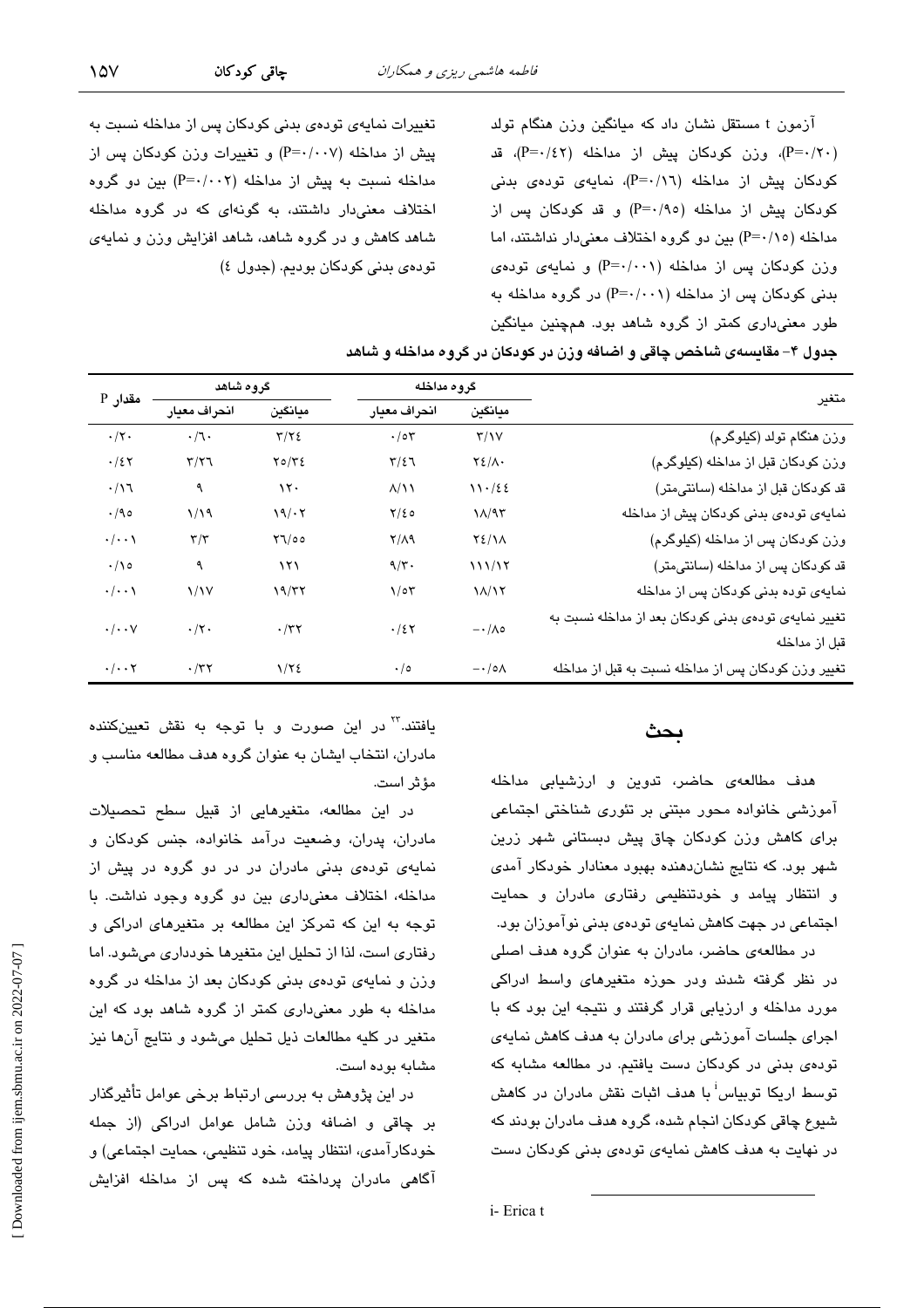معنیداری را نشان دادند و همه این موارد در نهایت کاهش نمایهی تودهی بدنی را به همراه داشتند. در مطالعه مگان این نتیجه حاصل شد که رابطه خودکارآمدی با نمایهی تودهی بدنی یک رابطه عکس است و ارتقاء خودکارآمدی والدین باعث کاهش نمایهی تودهی بدنی در کودکان میشود. در مطالعهی ملونستوین<sup>i</sup> دررسی اثر خودکارآمدی در کاهش وزن كودكان انجام شد و ارتباط معنى دارى بين اين سازه و کاهش وزن کودک مشاهده شد. در مطالعه صفری و همکارانش نیز اثر ارتقاء خودکارآمدی در زمینههای مختلف رفتارهای بهداشتی و پیشگیری ضروری شناخته شد.<sup>۲۶</sup> مطالعه جعفری و همکارانش نیز قابلیت پیش بینی سازههای تئوری شناختی اجتماعی در انجام فعالیت بدنی را به اثبات رساند که این نتایج با مطالعه حاضر همخوانی دارد. در مطالعه ليزا <sup>ii</sup> نشان داده شد كه نظريه شناختی ـ اجتماعی چارچوب مف*ندی* برای مطالعات کاهش وزن است.<sup>۲۰</sup> در این مطالعه، بررسی اثر خودکارآمدی، نگرش و انتظارات نتیجه مثبت مراقبین کودکان، در کاهش وزن کودکان انجام شد که ارتباط معنی داری بین این سازهها و کاهش وزن را نشان داد.<sup>۲</sup>۰در مطالعهی مروری رجعتی و همکارانش با عنوان "خودکارآمدی در انجام فعالیت فیزیکی بیماران نارسایی قلبی" بیان شد که خودکارآمدی درک شده بیماران از طریق ایجاد انگیزش به شکل غیرمستقیم و با اثرگذاری بر انتظارات پیامد مثبت فعالیت فیزیکی میتواند در شروع و حفظ رفتار فعالیت فیزیکی مفید واقع شود. <sup>۱۰</sup> در مطالعه بورلی <sup>iii</sup> و همکارانش به این نتیجه رسیدند که رابطه خودکار آمدی با کاهش وزن در کودکان شناخته شده نیست.<sup>71</sup> در نهایت میتوان به این نتیجه رسید که اگر در مداخلات مربوط به چاقی کودکان، خودکارآمدی درک شده مادران برای اصلاح رژیم غذایی و فعالیت بدنی در خانواده و نیز مدیریت استفاده از رسانههای دیجیتال توسط مادران مورد پژوهش قرار گیرد، تأثیر قابل ملاحظــــــهای بر نمایــــهی تودهی بدنی کودکان خواهــــد داشت. مطالعـــــهى جوتکا<sup>\نا</sup>و همکاران، کنترل مهاری و حساسیت به یاداش، به عنوان توانایی های خود تنظیمی، در دو رفتار استفاده از کامپیوتر و کنترل مصرف مواد غذایی مورد بررسی قرار گرفت. هدف این

- i-Mloenstoin
- ii-Lisa
- iii- Beverly
- iv-Jutka

مطالعه، این بود که تا چه حد تغییرات در توانایی عمومی خود تنظیمی پیشبینیکننده کاهش وزن و نگهداری کاهش وزن است که در نهایت ارتباط بین توانایی خود تنظیمی و کاهش وزن اثبات شد.<sup>۲۷</sup>

در مطالعهی انجام شده، میانگین نمره فعالیت فیزیکی کودکان پس از مداخله به طور معنیداری بیشتر از پیش از مداخله بودند؛ اما نمرات زمان استفاده از رسانههای دیجیتال، مصرف نوشیدنی شیرین، مصرف شیرینیجات و مصرف تنقلات توسط کودکان بین دو زمان تفاوت معنی،دار نداشتند. همچنین در گروه شاهد، میانگین این نمرات بین دو زمان اختلاف معنیداری نداشتند. مطالعه مگان روبلا <sup>۷</sup>با هدف طراحی یک پرنامه دوازده هفتهای خانواده محور کاهش چاقی انجام شد که در این مطالعه، نمایهی تودهی بدنی والدین و کودکان پس از دوازده هفته کاهش پیدا کرد. سازههای خودکارآمدی و حمایت اجتماعی از تئوری شناختی اجتماعی در این مطالعه مورد بررسی قرار گرفت. نتایج به دست آمده در این مطالعه، شامل کاهش مصرف غذاهای آماده و افزایش فعالیت بدنی و نیز کاهش نمایهی تودهی بدنی بود.<sup>۲۸</sup> در مطالعهی صفوی و همکارانش که بر روی دانشآموزان مدارس راهنمایی انجام شد به این نتیجه رسیدند که آموزش رفتارهای تغذیهای و فعالیتهای ورزشی بر خودکارآمدی دانشآموزان تأثیر مثبت دارد؛ لذا انجام مداخلات آموزشی جهت ارتقای خودکارآمدی در زمینههای مختلف بهداشتی و پیشگیری ضروری است.<sup>۲٤</sup> مطالعهی اریکا توبیاس" و همکاران با هدف اثبات نقش مادران در کاهش شیوع چاقی کودکان انجام شد. مادران معتقد بودند که حمایت آنها از کودکان، ایشان را قادر به مشارکت در انجام رفتارهای سالم فعالیت بدنی میکند و به این شکل حمایت اجتماعی باعث ترویج رفتارهای سالم خواهد شد. همچنین در این مطالعه با روش مدلسازی نقش توسط مادران برای کودکان، آموزش رفتارهای سالم تغذیهای و فعالیت فیزیکی انجام شد.<sup>۲۲</sup> همچنین تحقیقات تجربی و نیمه تجربی نشان دادند که شرکت در برنامههایی که به منظور افزایش انتظارات پیامد و خودکارآمدی طراحی شده بودند، به طور معنیداری رفتار ورزشی را افزایش دادند.°<sup>۲</sup>

v-Meghan vi- Erica Tobias Sosa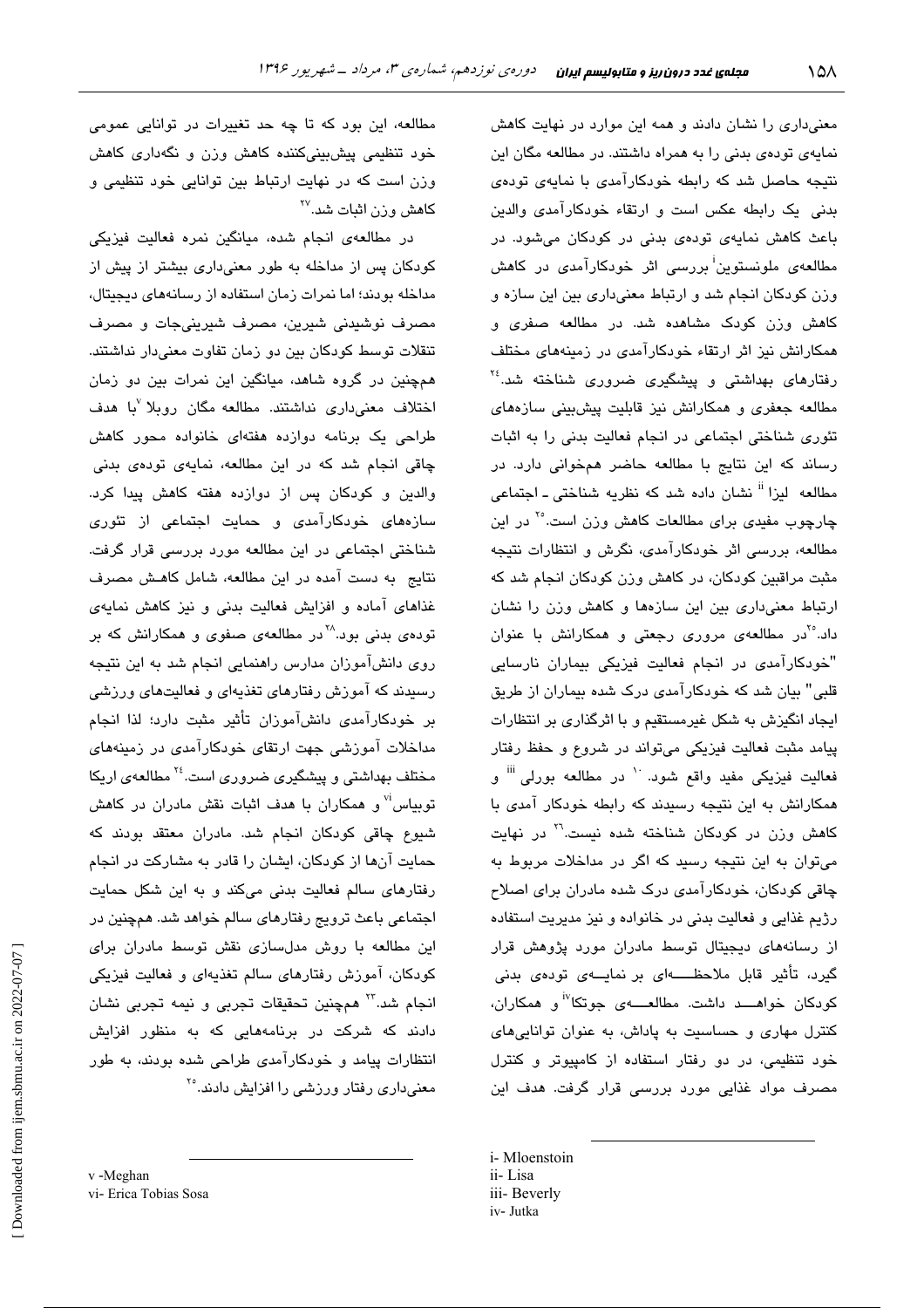خود تنظیمی، حمایت اجتماعی و آگاهی مادران را افزایش دهد. يا توجه به مسائل و مشكلات بي شمار ايجادكننده چاقي در عصر حاضر و لزوم و ا*ه*میت پیشگیر*ی* بر درمان چاقی، استفاده از تکنیکهای آموزش فردی و گروهی و استفاده از مدلھای آموزشی جامع ھمڇون تئوري شناختی اجتماعی می تواند تحقیقات آتی را در دستبایی به این اهداف باری

۔<br>پهزیستی استان اصفهان و اداره پهزیستی شهرستان لنجان و اداره ۔<br>آموزش و پرورش شهرستان لنجان و کلبه نوآموزانی که در یژوهش کنونی مشارکت داشتند تقدیر به عمل آوریم. به نظر میرسد اگر برنامههای آموزشی متنوعتری برای گروه کودکان اجرا شده بود، تأثیر قابل توجه*ی* بن عوامل رفتاری در کودکان را شاهد بودیم، اما یا توجه به این که گروه هدف اصلی ما در این مطالعه مادران بودند و نیز محدودیتهای زمانی که از طرف مراکز پیش دبستانی برای محقق ایجاد شده بود، انجام این برنامه را غیرممکن مىساخت.

از نتایج پژوهش حاضر نتیجهگیری می شود که مداخله آموزشی پراساس تئوری شناختی اجتماعی پرای مداخلات مرتبط با چاقی و اضافه وزن در کودکان مفی*د* است و توانست پس از مداخله آموزشی، خودکار آمدی، انتظار پیامد،

### **References**

- 1. Obesity Research Center and eating habits - Institute of Endocrinology and Metabolism 2014. Available from: URL: http://emri.tums.ac.ir/.
- $\mathfrak{D}$ Karimi m. obesity in children. JSSU 2010; Available from: URL: http://jssu.ssu.ac.ir/browse.php?a id=120-5&sid=1&slc\_lang=ehttps://translate.google.com/transla te?hl=en&sl=fa&u=http://jssu.ssu.ac.ir/browse.php%3Fa sid%3D1205%26sid%3D1%26slc\_lang%3Dfa&prev=s earchn 18: 479-487. [Farsi]
- Sodaei ZH, Maghbooli L, Payghambardoost R, Aslrah- $\mathcal{E}$ imi V. Overweight and obesity among students: A study from Marand, Iran. Available from: URL: http://en.journals.sid.ir/ViewPaper.aspx?ID=312688p416. [Farsi]
- Saremi a ka. The causes of obesity and its relationship  $\overline{4}$ . to health and exercise: sahami chehr; 1996. [Farsi]
- 5. Yang R, Mao S, Zhang S, Li R, Zhao Z. Prevalence of obesity and overweight among Chinese children with attention deficit hyperactivity disorder: a survey in Zhejiang Province, China. BMC psychiatry 2013; 131: 133
- Witherspoon D, Latta L, Wang Y, Black MM. Do 6. depression, self-esteem, body-esteem, and eating attitudes vary by BMI among African American adolescents? J Pediatr Psychol 2013; 38: 112-20.
- $\overline{7}$ Nielsen JDJ, Laverty AA, Millett C, Mainous III AG, Majeed A, Saxena S. Rising obesity-related hospital admissions among children and young people in England: national time trends study. PloS one 2013; 8: e65764.
- $\mathbf{R}$ Ghanbari H, Nuri R, Moghadasi M, Torkfar A, Mehrabani J. Prevalence of Obesity and Some Associated Factors Among 8-12 Year Old Boy Students in SHIRAZ. Iranian Journal of Endocrinology and Metabolism 2013; 15: 14-20. [Farsi]
- 9. Obesity and overweight 2014. Available from: URL: http://www.who.int/en/.
- 10. Hajiyanfar MTS. Correct nutrition for children and causes obesity and anorexia. Esfahan: Abi Roshan 2010; 929-41. [Farsi]
- 11. Nouri Saeidlou S, Babaei F, Ayremlou P. Malnutrition, Overweight, and Obesity among Urban and Rural

Children in North of West Azerbijan, Iran. Journal of obesity 2014; 1-5.

- $12.$ Adibi A, Kelishadi R, Beihaghi A, Salehi H, Talaei M. Prevalence of Sonographic Fatty Liver in Overweight and Obese Children A Cross Sectional Study in Isfahan. T JSSU 2009; 17: 270-8. [Farsi]
- Rahman S. Islam MT. Alam DS. Obesity and over- $13.$ weight in Bangladeshi children and adolescents: a scoping review. BMC public health 2014; 14: 70-6.
- 14. Pinho Ld, Botelho ACdC, Caldeira AP. Associated factors of overweight in adolescents from public schools in Northern Minas Gerais State, Brazil. Revista Paulista de Pediatria 2014; 32: 237-43.
- 15. Van Rossem L, Hafkamp-de Groen E, Jaddoe VW, Hofman A, Mackenbach JP, Raat H. The role of early life factors in the development of ethnic differences in growth and overweight in preschool children: a prospective birth cohort. BMC Public Health 2014; 14:  $722 - 8$
- Jennifer A, Chiang H, Peralta L. Socioeconomic patterns 16. of overweight, obesity but not thinness persist from childhood to adolescence in a 6-year longitudinal cohort of Australian schoolchildren from 2007 to 2012. BMC Public Health 2014; 14: 222-8.
- $17.$ Ghosh A. Explaining overweight and obesity in children and adolescents of Asian Indian origin: the Calcutta childhood obesity study. Indian J Public Health 2014;  $58:125-8$
- 18. Baxter SD, Guinn CH, Tebbs JM, Royer JA. There is no relationship between academic achievement and body mass index among fourth-grade, predominantly African-American children. J Acad Nutr Diet 2013: 113: 551-7.
- 19. Wang H, Zhai F. Programme and policy options for preventing obesity in China. Obesity Reviews 2013;14: 134-40.
- Zhang Y, Meng X, Chen L, Li D, Zhao L, Zhao Y, et al. 20. Age and Sex-Specific Relationships between Phthalate Exposures and Obesity in Chinese Children at Puberty. PloS one 2014; 9: e104852.
- 21. Akhavan-Karbasi S, Fallah R, Golestan M, Sadr-Bafghi M. Prevalence and risk factors of obesity and overweight among primary school children in Yazd. SSU Journals 2009;16: 8-13.[Farsi]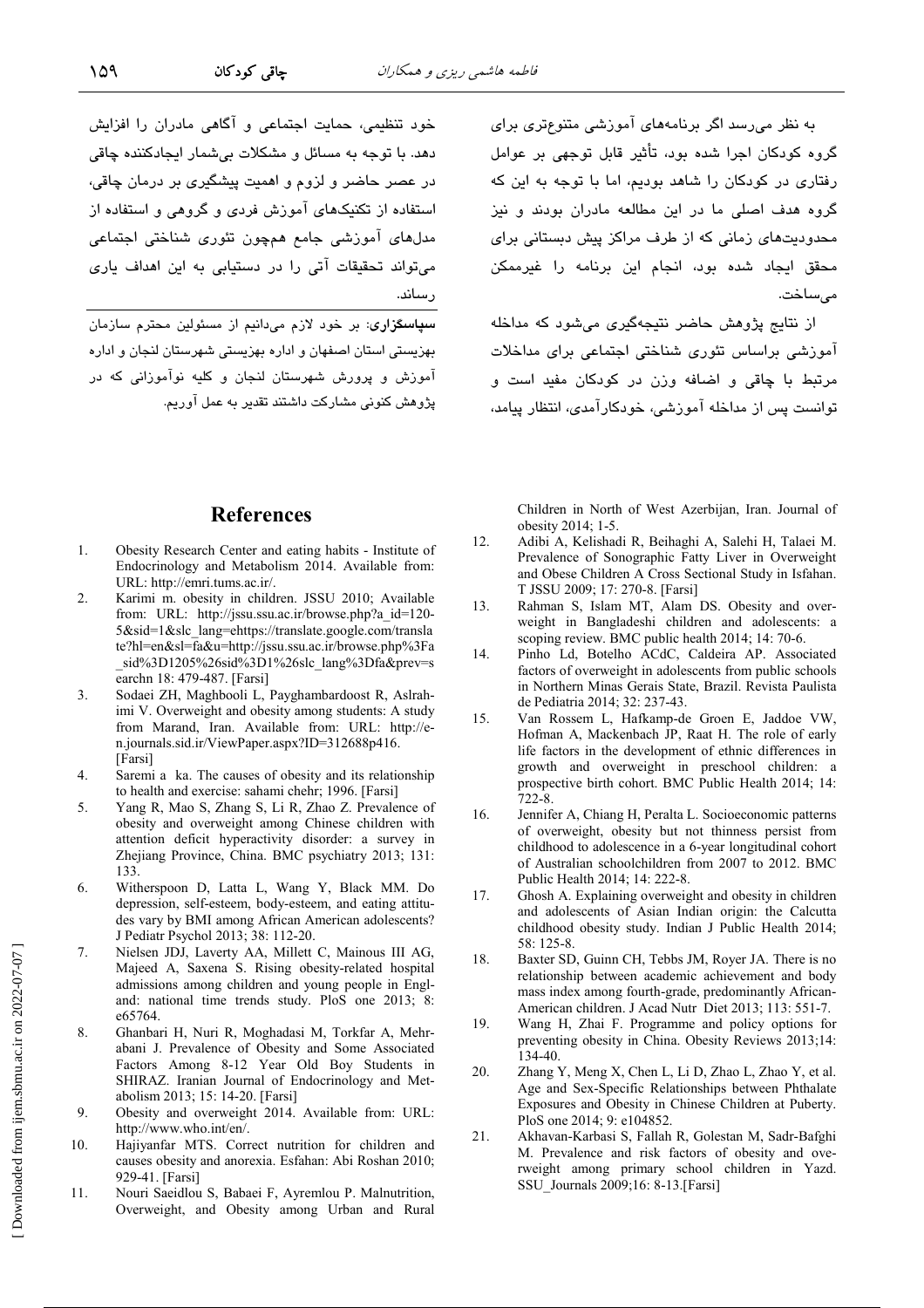- 22. Aminzadeh M, Chomeili B, Gheidarloo M. Obesity in chronic functional constipation compared to healthy children. Komesh 2013; 15: 110-17. [Farsi]
- 23. Sosa ET. Mexican American Mothers 'Perceptions Of Childhood Obesity And Their Role In Prevention: Texas A &M University; 2009.
- 24. Safavi mahbobeh YSH. porrahimi mahtash The effect of education on nutrition and physical activity selfefficacy Secondary school. Medical Science Journal of Islamic Azad University 2011; 22: 143-51. [Farsi]
- 25. Lowenstein LM, Perrin EM, Campbell MK, Tate DF, Cai J, Ammerman AS. Primary care providers' selfefficacy and outcome expectations for childhood obesity counseling. Child Obes 2013; 9: 208-15.
- 26. Walpole B, Dettmer E, Morrongiello BA, McCrindle BW, Hamilton J. Motivational interviewing to enhance self-efficacy and promote weight loss in overweight and obese adolescents: a randomized controlled trial. J Pediatr Psychol 2013; 38: 944-53.
- 27. Halberstadt J, Makkes S, De Vet E, Jansen A, Nederkoorn C, van der Baan-Slootweg OH, et al. The role of self-regulating abilities in long-term weight loss in severely obese children and adolescents undergoing intensive combined lifestyle interventions (HELIOS); rationale, design and methods. BMC Pediatr 2013; 13: 41.
- 28. Ruebel ML, Heelan KA, Bartee RT, Foster N. Outcomes of a Family Based Pediatric Obesity Program-Preliminary Results. Int J Exerc Sci 2011; 4: 217-28.